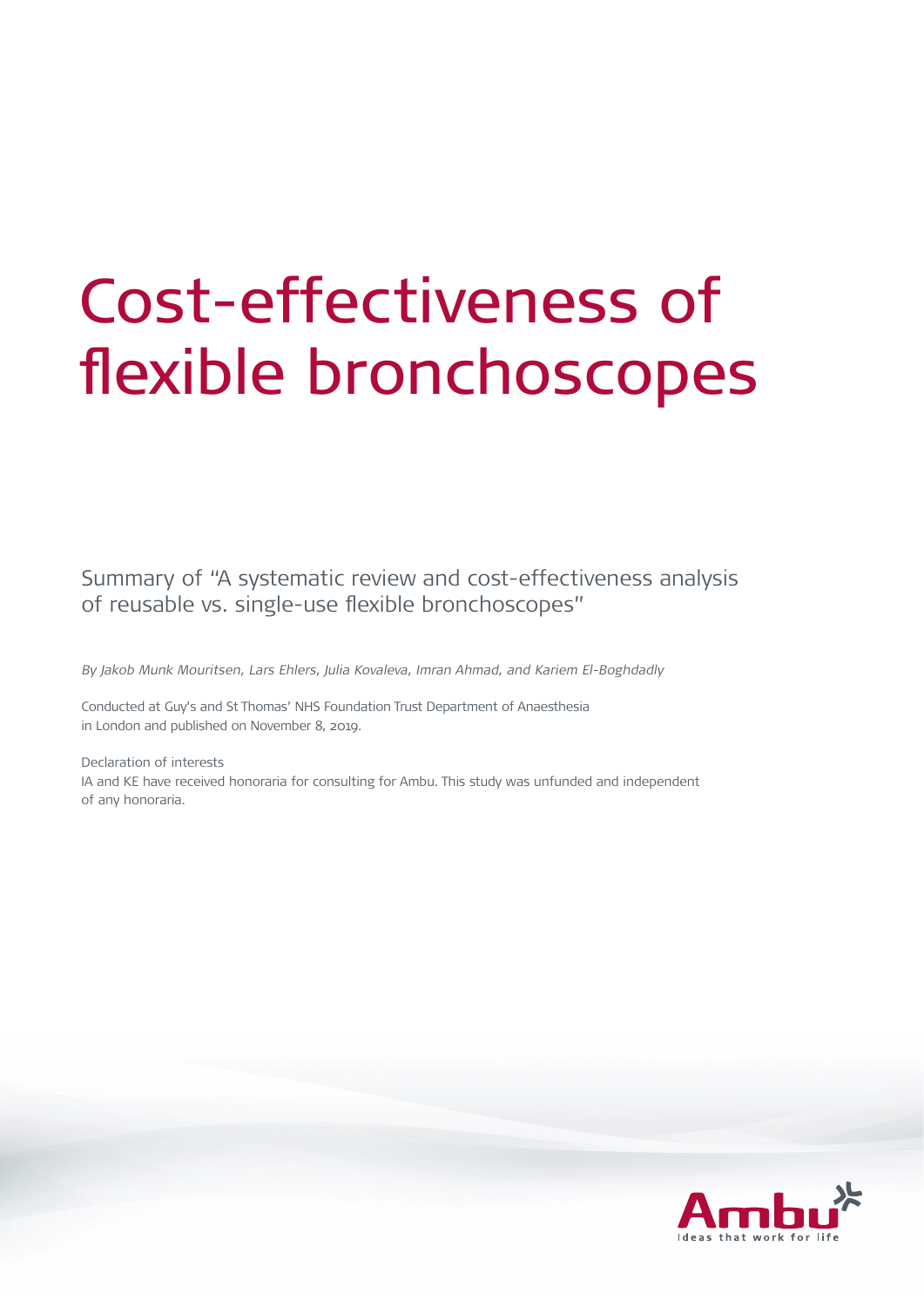#### **Why was this analysis conducted?**

Routine bronchoscopies are generally regarded as safe procedures. They help patients and even save lives. However, questions have been raised about the risk of cross-infection associated with reusable flexible bronchoscopes and how this could affect costs.

At the same time, though, the current literature around possible cross-infection and cost-effectiveness do leave some open questions. First, reports of cross-contamination of reusable scopes have not provided a quantifiable risk for cross-contamination and subsequent infection. Second, micro-costing studies on reusable flexible bronchoscopes have lacked important cost-drivers, including the cost of infection.

## **New study fills a gap in current literature**

A new study conducted at Guy's and St Thomas' NHS Foundation Trust Department of Anaesthesia<sup>1</sup> offers some clarity. The study is the first to combine a systematic literature review with a micro-costing analysis in order to calculate the risks and costs linked to bronchoscope vectored cross-infection. The table below shows the results.

# **RESULTS**

The results of the study found that when direct costs of use alone are considered, the cost per procedure with a reusable flexible bronchoscope is £249, compared to £220 with an Ambu® aScope™ 4 Broncho single-use bronchoscope. However, when the costs of treatment of infection (£262) are included, the total cost per patient use with a reusable flexible bronchoscope rises to £511. Thus, the aScope 4 broncho generates a cost saving of £291 per procedure.

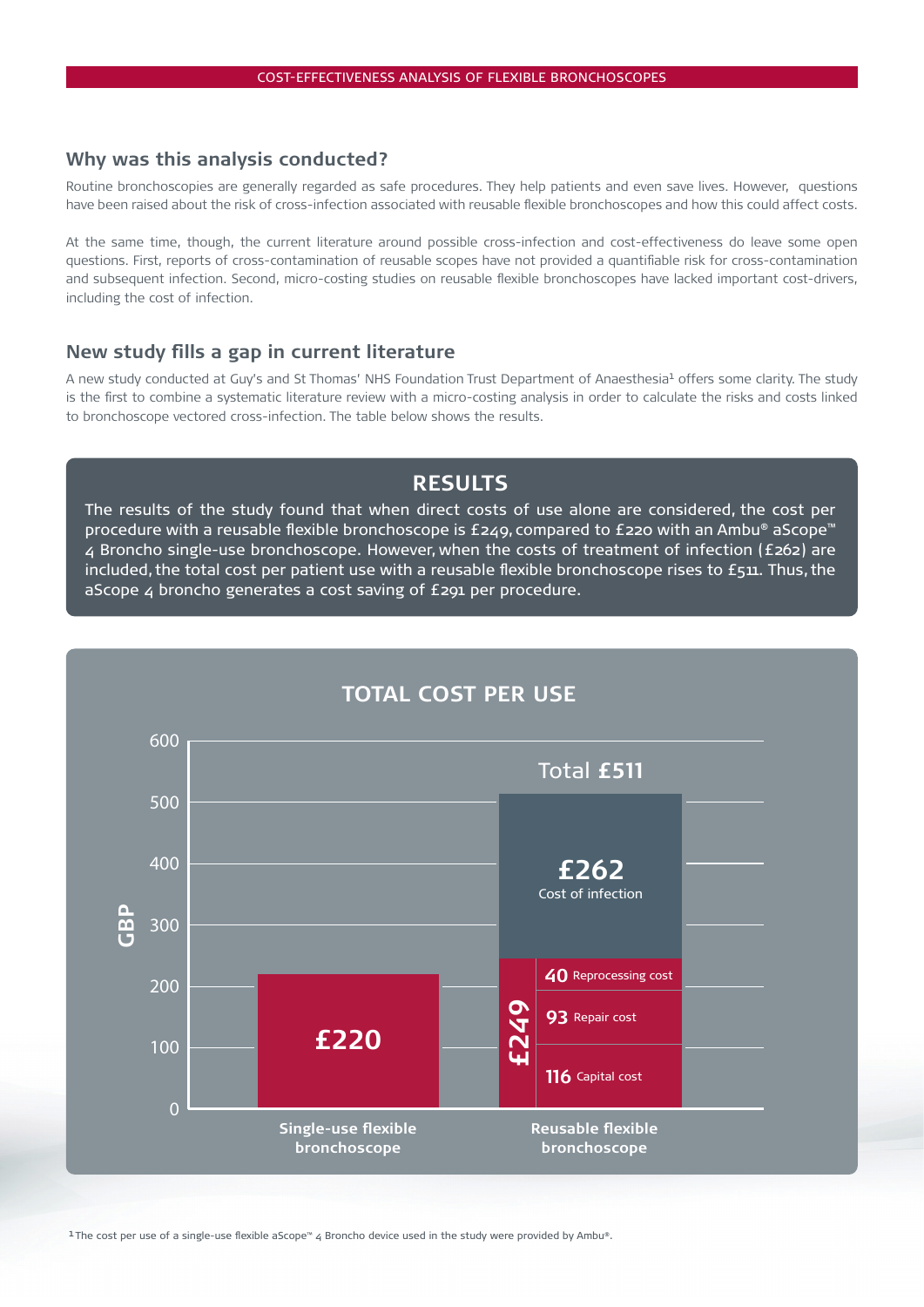#### **Methodology**

# **A systematic review of the relevant literature 1**

procedures. 16 studies for quantitative analysis of the crosscontamination and infection risk narrowed down from an original 878 publications.

Studies were identified based on these search keywords: 'bronchoscopy', 'bronchoscope', 'infection', 'cross-infection', 'pseudo-outbreak', 'outbreak', 'device contamination', and 'hospital infection' including word variations and assorted permutations.

This is the first study to identify risk of patient contamination and infection from the literature. It has a high level of accuracy because patient contamination and infection were linked to bronchoscopes. The data was sourced from international, multi-centre settings with more than 2,300 patients undergoing approximately 3,100 various



#### **A comparative micro-costing analysis 2**

The analysis was conducted at Guy's and St Thomas' NHS Foundation Trust Department of Anaesthesia.

An analysis of reusable flexible bronchoscopes in the perioperative setting of a high-throughput tertiary centre was conducted to quantify the economics of using reusable flexible bronchoscopes.



# **A cost-effectiveness analysis 3**

The data obtained from the systematic literature review was combined with the micro-costing analysis to calculate the clinical cost-effectiveness gained from reducing the incidence of cross-contamination or infection.

Single-use flexible bronchoscopes are delivered sterile and thus minimise the risk of infection transmission and cross-contamination as compared to reusable flexible bronchoscopes. The cost-effectiveness analysis challenged this hypothesis.